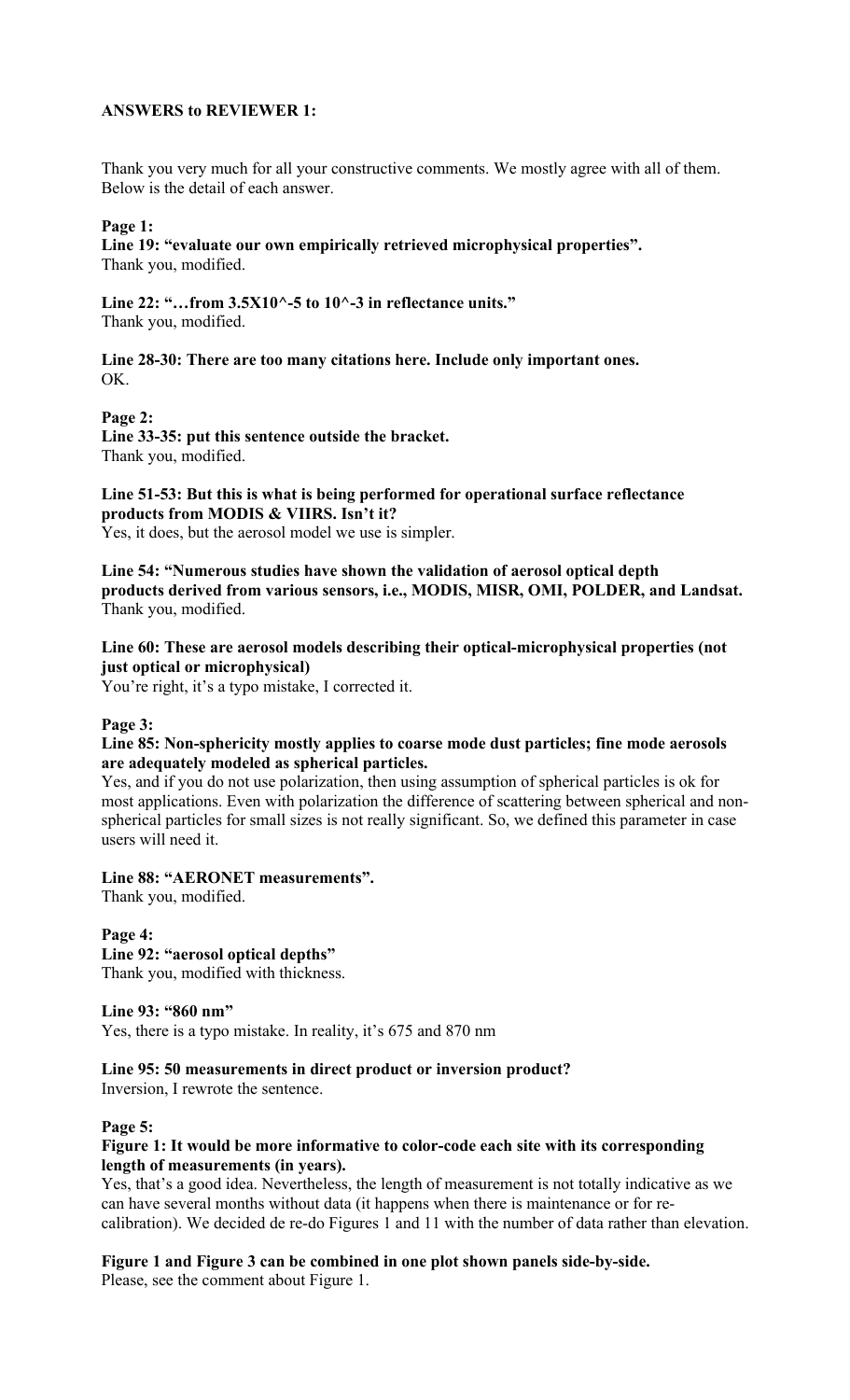# **Page 7: It is not understood how Table 2 was derived. Please explain the methodology clearly.**

Thank you, we re-wrote the methodology and the text describing Table 2. To explain: We derive 1 median value (for each microphysical parameter) for each site, and then we do the median of the 851 sites (for each microphysical parameter). It avoids the too important weight of sites with numerous data (some sites provide 100 data when others provide 10,000).

# **Page 8: Section 2.3 Metrics used: This section is not adequately described.**

I understand you comment, but I do not know what to say exactly. The APU are more and more used in our AC community (it has been adopted by the CEOS ESA-NASA ACIX exercise), and there are now many papers with APU. So, I tried to rewrite the first sentence of chapter 2.3. I hope the text is clearer.

# **Page 9:**

# **Line 185: From which AERONET site this data comes from? What is the time of the year? It also applies to Figure 10.**

Yes, you're right. I added the origin of data in both Figures 9 and 10 caption.

### **Line 190: A brief description of how such regression was derived is required here.** I rewrote the sentence by more precise (and trying to remain simple).

# **Line 213: "hydrophilic".**

Thank you, modified.

### **Page 12:**

### **Line 234-235: This isn't completely true as total AOT is comprised of scattering and absorption AOTs.**

I'm sorry, I don't see what you are talking about, your lines do not correspond to the initial version. Could you precise please?

### **Line 236-238: This isn't understood. Please clarify.**

I'm sorry, I don't see what you are talking about, your lines do not correspond to the initial version. Could you precise please?

### **Eq. 7: Why AOT of coarse mode and AE of fine mode are used here? Can author use total AOT & AE instead? How do numbers in Table 4 (last row) change If total quantities in both parameters used?**

I think there is a misunderstand, there are 6 regression parameters a, b, c, d, e, f and c and f don't stand for coarse and fine.

### **Page 20:**

# **Section 3.4, line 350-355: This is essentially a look-up table of TOA reflectance under varying atmospheric and surface conditions.**

Yes, we can say that.

### **Page 21:**

### **Table 6: What is "In-fine uncertainties"? Also, uncertainties in MODIS blue channel (band 3) should be included in Table 6.**

This is the uncertainty generated at the end on the surface reflectance product once we apply the uncertainty on the microphysical parameter. For example, % Cvf is generated with an uncertainty of 22.0%. This uncertainty generates, once we proceed an atmospheric correction scheme, an uncertainty of 0.00014 on the surface reflectance (in reflectance unit). I add explanation in the text.

### **Figure 15 should be plotted as uncertainties in surface reflectance in blue channel (y-axis) versus that in red channel (x-axis).**

I don't understand. Most of the atmospheric correction procedures over land (I added this point in the whole paper – "over land") use blue channels to retrieve the aerosol information as the surface reflectance is very low over most of lands in the blue. For that purpose, the atmospheric reflectance is usually uses. So, Figure 15 shows how uncertainties due to the use of our aerosol models is reported on the surface reflectance in the red channel (which is the most used).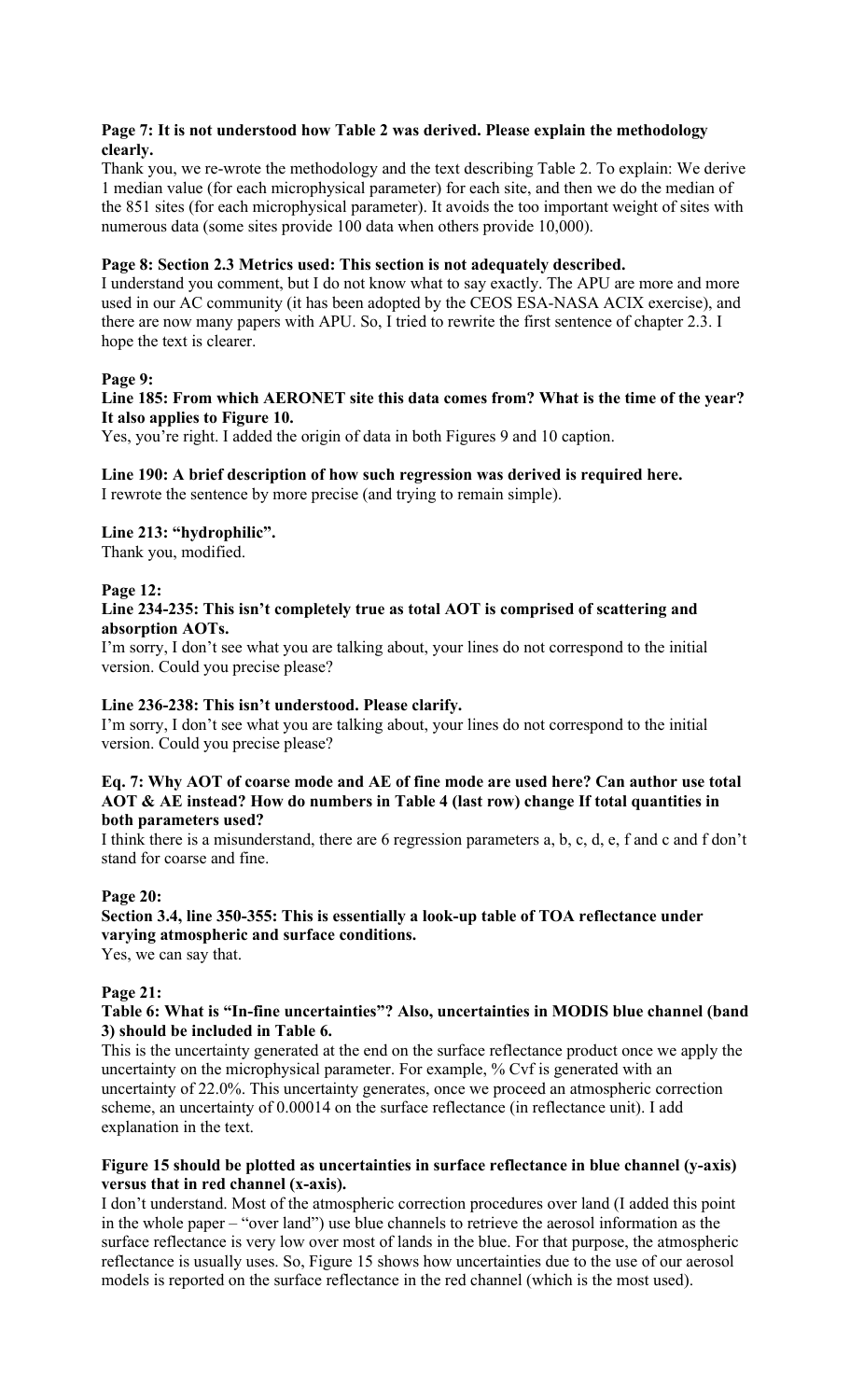### **Page 22:**

**What is difference between results shown in Figure 16 and tabulated in Table 6? The figure caption is written poorly. Please explain in the caption what each line and dots represent.** Figure 16 includes all uncertainties (derived from each microphysical parameter) while Table 6 reports individual uncertainties. I explained in detail the figure in the caption.

### **Line 389: The aerosol model is developed using optical properties (AOT and AE), not microphysical properties, where the latter is actually derived from the former two, as stated on line 391-392.**

AOT and AE are used to generate the microphysical parameters. Once we get these parameters, we recompute the optical properties. I collaborate regularly with people working on the aerosol chemistry. For them, an aerosol model is defined by their microphysical parameters. I agree with that view as optical properties are derived from microphysical properties.

### **Line 391: "…many other applications."**

Thank you, modified.

### **Conclusion should be expanded and adequately discuss the methods adopted and results obtained in this work.**

We expanded the conclusion adding details about the adopted method and results.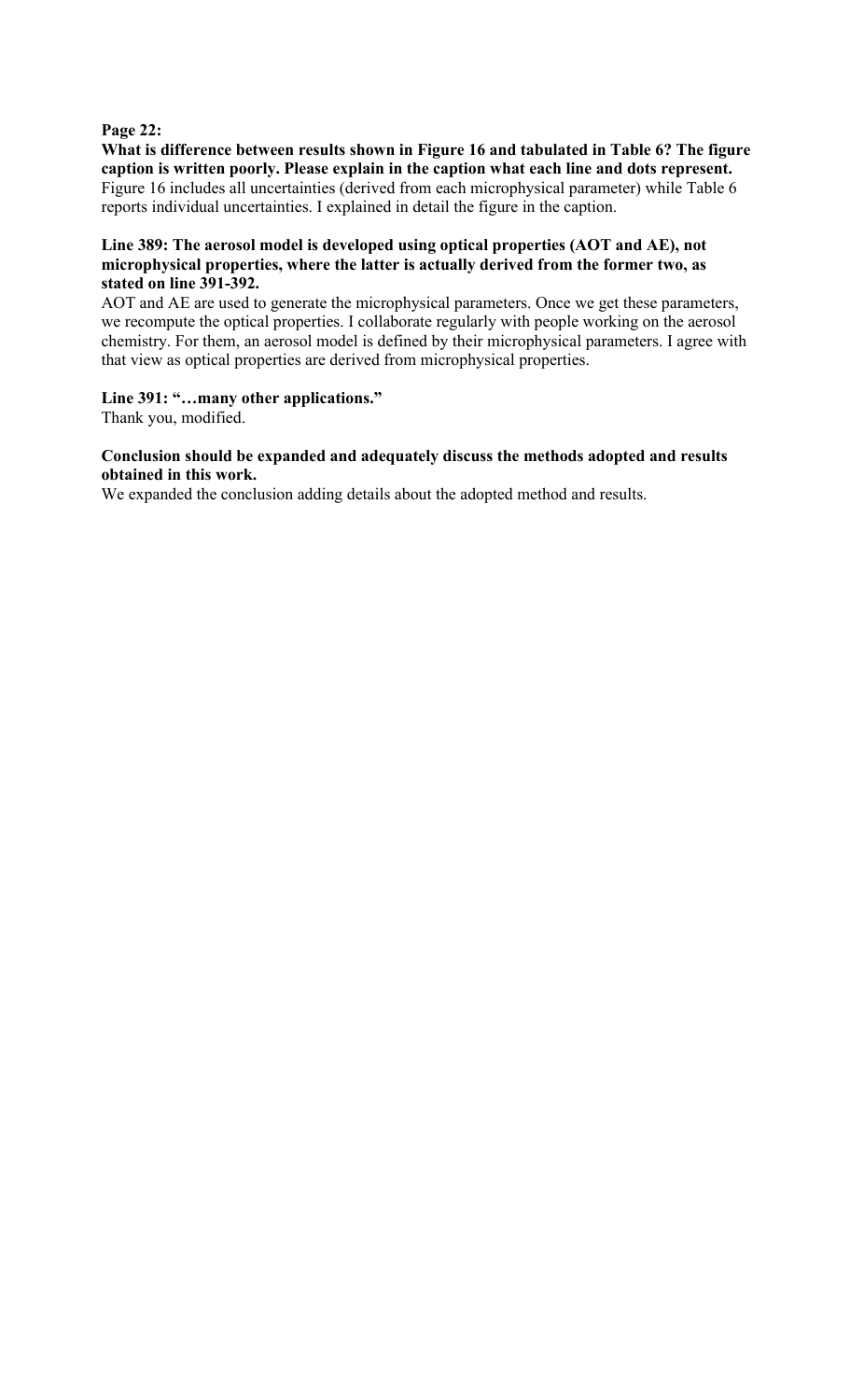#### **ANSWERS to REVIEWER 2:**

Thank you very much for your comments and the time you take for the review. We tried to intercorporate all your suggestions. Please, see below for the detail of each comment and question.

### **General comments:**

**The objective of the manuscript is somewhat confusing. The title suggest "the use of aerosol models for the validation of surface reflectance", the abstract suggests that the objective concerns building and identifying aerosol models. Finally, the introduction suggests that the objective is the description of these "dynamic" aerosol models definition and design.**

Right, it might have a confusion. The abstract and the introduction have been rewritten to avoid as much as possible the confusion. The first goal of the paper is the creation of aerosol models by describing their microphysical properties for the each AERONET sites. The second part is the evaluation of uncertainties using our microphysical properties when we build a surface reflectance reference to be used for the validation of satellite surface reflectance products over land.

**The introduction does not reflect well enough the paper objective and structure. Please define clearly the objective within the paper title, abstract and introduction. Detail how the paper is organised to reach the proposed objective(s).**

As mentioned above, the abstract and the introduction have been rewritten to clearly state the objectives of the paper

**In the context of the radiative transfer theory used here to perform atmospheric correction, the authors do not justify the choice of the proposed strategy. Single scattering (or optical, ie, single scattering albedo and phase function) properties directly impact the propagation of light in the atmosphere following this theory. Different combinations of micro-physical properties might lead to similar optical properties. There is therefore no need to develop such kind of aerosol model based on micro-physical properties. Starting from the optical properties is simpler and leads to less possible confusion. Please compare these two approaches and justify the proposed approach.**

Yes, optical properties drive the propagation of light through the atmosphere, but the optical properties are derived from the microphysical properties which are derived from the aerosol composition (and the aerosol chemical component). From the origin of the aerosol transfer radiative, aerosol models have been described by their microphysical properties, or their optical properties, or both. There is no real confusion, but we add sentence to explain (briefly) our choice. Indeed, rather than using "mean" values for the scattering coefficient, the absorption coefficient, and the phase matrix (because we need the matrix to consider the polarization which plays a nonnegligible role in the blue range of the solar spectrum), we prefer to use "mean" value of the microphysical properties and then derive the optical properties. It gives the user the choice of what he needs. And, sometime, people use SSA and the asymmetry parameter. Thus, our choice allows users to do everything they want, or they need.

Another point is the loss of the aerosol information when we provide directly optical properties. Microphysical properties give information on the aerosol structure and, in a frame of a general use of the aerosol model we provide, it's important to let all information available to the user.

Last point (not mention in the paper), providing optical properties means providing, at least (1) the scattering and absorption coefficients for all wavelengths, and (2) the Phase Matrix for all scattering angles. It's not so simpler in term of data managing.

**The selection of the experimental setup used in Sections 3.4 is not discussed at all. It is also not clear how t\_440 and alpha\_440-870 can be derived to use the proposed approach. The benefit of this method is therefore not clearly demonstrated. Consequently, the approach proposed in this paper appears pretty much irrelevant as can be seen from the absence or convincing conclusions.**

AOT (and alpha\_440-870) is the most available aerosol parameter. If we don't have it, we do almost nothing. So, it's not irrelevant at all!!

As it's said in the paper, we used this approach with the 2002 Dubovik's model which only use AOT, and, so far, it's one of the most cited papers and no one considers this approach as irrelevant. Here, we improved what Dubovik did. For several years, we use the one presented in the paper. And when we perform the validation for one specific satellite, we do have thousands and thousands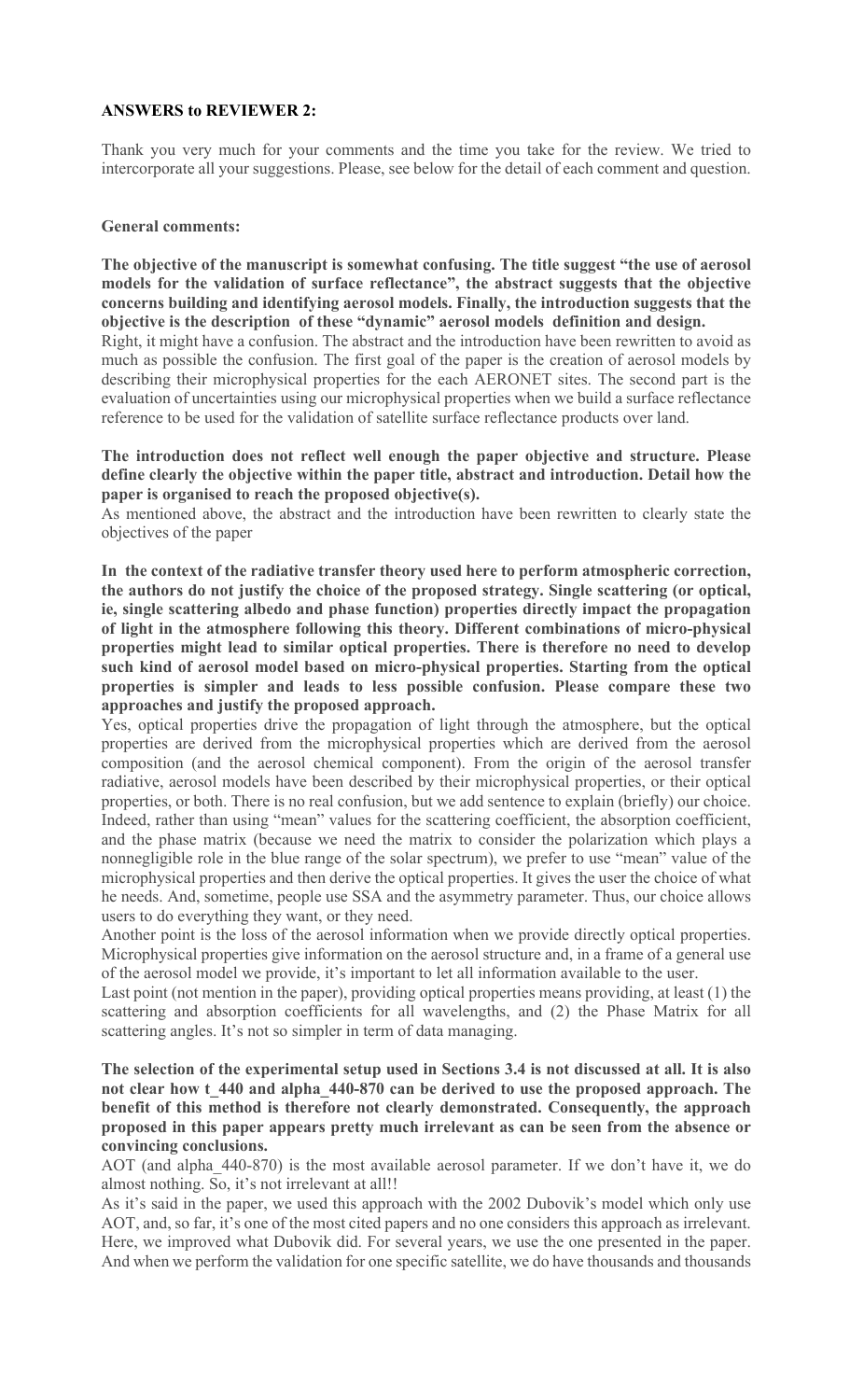(sometime hundreds of thousands) point of validation… so it's relevant. (see below for some detail of how we do – point 21).

### **Detailed comments**

**1. Abstract: Second sentence "As part of the validation of atmospheric correction of remote sensing data affected by the atmosphere, it is critical to utilize appropriate aerosol models as aerosols are a main source of error" Is the aerosol model more important to characterise than the aerosol optical thickness?**

The AOT is important for sure because it drives the whole amplitude of the aerosol atmospheric signal. Nevertheless, the aerosol model is important as well. The way scattering and absorption are characterized modifies the aerosol transmission and the aerosol atmospheric reflectance. Moreover, we talk about validation, meaning all aerosol information are essential. You can do atmospheric correction with the simple aerosol model if you want, but for validation, we have to be as realistic as possible with the local environment (of the place of validation). This has been demonstrated and published (at least by Justice et al, 2005).

**2. Abstract third sentence "In this paper, we propose and demonstrate a framework for building and identifying an aerosol model". This sentence is not clear. What is the purpose?**

The abstract has been rewritten.

- **3. Abstract: last two sentences. Uncertainties are given in absolute reflectance units and relative. Please provide uncertainties in a coherent way throughout the manuscript.** For both results, absolute uncertainties in reflectance unit are now present in the new version.
- **4. introduction, first sentence: It is written … properties for a better evaluation of their impacts. Aerosol impact on what? Please clarify.** The introduction has been rewritten.
- **5. Line 67: It is written: the complex refractive index (gives the path of light through the atmosphere). This statement is inaccurate. The path of light also depends on the radius. Please correct this statement.** It has been rewritten.

**6. Line 70-71. It is written "For an optical approach, the use of the Gaussian Distribution is widely accepted". Please add a reference.**

That's a consensus, there are thousands of people saying it, but no real reference. We added the 2 first publications which cited it (whitby, 1978 ; Shettle and Fenn, 1979).

- **7. Line 89. Are these references correct for version 3? They look a bit old for version 3.** Yes, there is one about V3. We added it in the updated version.
- **8. Line 96 and 116: Some symbols are not defined or not consistent with previous definition. Please define and use symbols consistently throughout the manuscript.** Sorry, in the version we've got, we don't see what you are referred to? Could please be more precise? Maybe, you are talking about Equation 1 as there was missing indexes in this equation. We already corrected them. We also double check all the manuscript in the updated version.
- **9. Line 98: It is written "As this study was focused on the validation of the atmospheric correction and in an operational context …" Is this yet a new or different objective of this manuscript?**

The paragraph was not clear enough, it has been rewritten.

**10. Line 120: If it not unrealistic, does that mean it is realistic? +**

**Line 121: can you please elaborate this sentence: "Their integration along the vertical column generates a kind of a minimum sphericity."** This paragraph has been rewritten.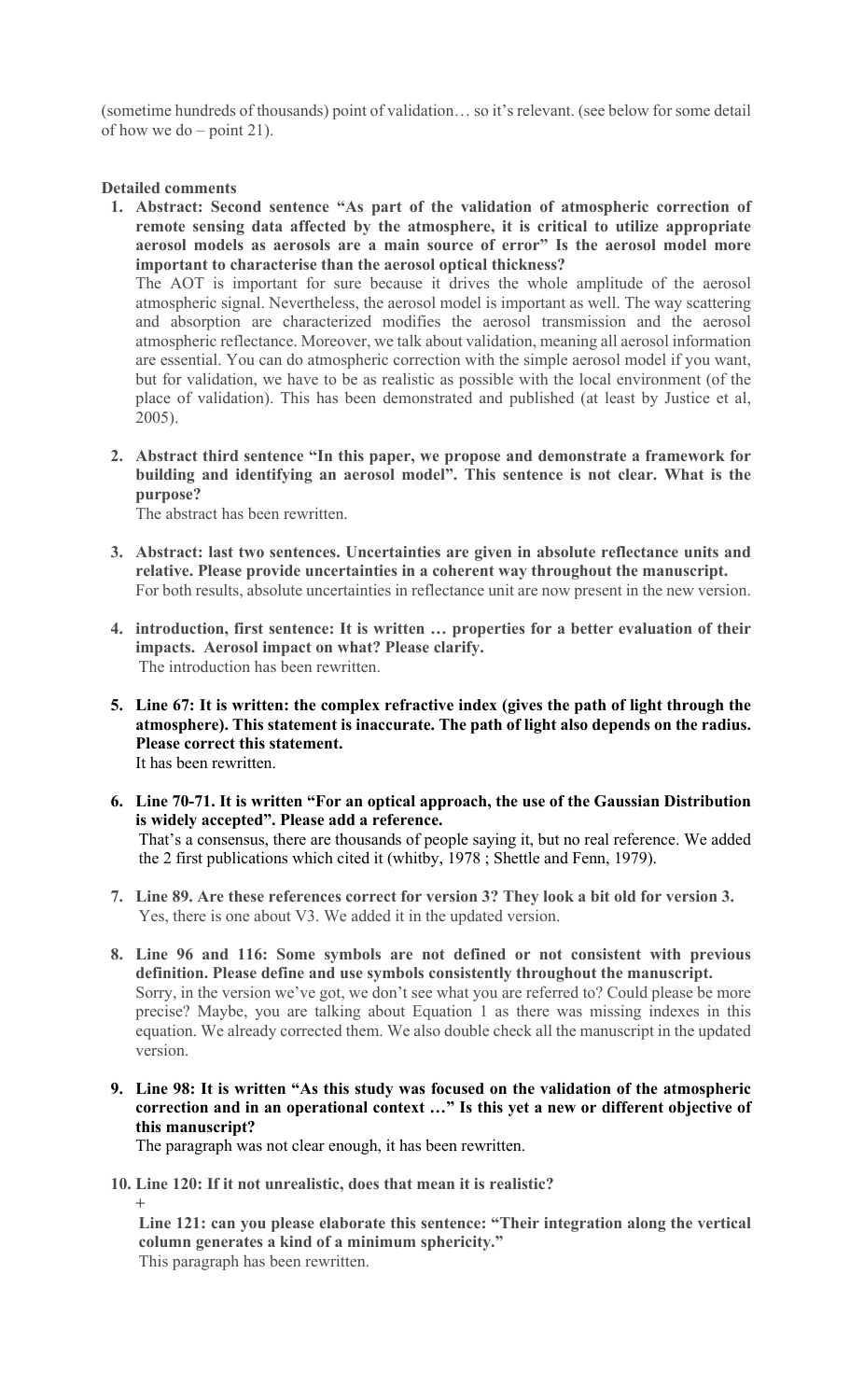- **11. Line 124: "this time period" do you mean the last 9 years?** No, since 1993. It's now better explained in the new version.
- **12. Figure 4: The X axis title and figure legend are misleading. The axis title suggests that all data sets are considered whereas the legend suggest that only the first one is used.** It has been corrected.
- **13. Line 166: The definition of symbols C\_i is not clear. Please specify the nature of the computed values.**

Ci is the computed value. Sorry, we thought it was clear enough, but we detailed a little more its definition in the new version.

**14. Line 207: please clarify and justify the statement made in this sentence : "Indeed, an intensive parameter can be used for identifying a sample while an extensive parameter can be used for describing this sample".**

That's the definition of an intensive or an extensive parameter.

**15. Line 209: It is written "We decided to select the Ångström coefficient for the 440 and 870 nm …" Why did you take this decision? Please clarify. +**

**Line 211: "At the end, we selected t440 and a440-870 as variables of the regression" You mean Equation 5? Could you please justify this choice.**

Equation 5 is what Dubovik suggested and only relies to tau440. The whole paragraph written above explain why it's worth to use a440-870. The discussion of the law we choose is done below in the chapter.

- **16. Equation 6 and 7. Please use symbols for the left side of these equations** It was written in that way to simplify the reading
- **17. Lines 254, 257, 258: please use the correct symbols for alpha and tau. Such loose usage of symbols occurs elsewhere but will not be reported in this review.** Not sure to understand what you said as we use the correct symbol. Just in case, we modify tau by tau 440 and alpha by alpha 440-870 (we sometime don't write 440 and 440-870 because we didn't want to overload the reading, but well it has been added).
- **18. Line 259: Please be more rigorous in the definition of the most representative variables.** We agreed it was not clear, it has been modified
- **19. Figure 12: left axis is title is not readable** It has been added
- **20. Line 352: it is not clear how this work is used in practice to support atmospheric correction validation.**

-We rewrote the introduction to better explain it. To define a surface reflectance as reference, we need to know, at least, the aerosol reflectance, the aerosol transmittances and the atmospheric spherical albedo. For that, we need the aerosol optical properties which, in our case, are derived from our aerosol microphysical properties.

-When we perform an atmospheric correction validation, we look at all AERONET sites, when we found for a site an AOT available at the time of the satellite overpassing, we perform a validation. If we have AOT, we have the Angstrom coefficient, then we can derive (with our methodology) the microphysical properties, then the optical properties, and then the aerosol atmospheric reflectance, the aerosol transmittances and the atmospheric spherical albedo.

#### **21. Figure 15: which angular configuration is used? Why the magnitude of the x axis stops at 0.07? Is the surface assumed Lambertian? Please justify the experimental setup.**

-Inputs are described in the first chapter of 3.4. The angular configuration describes the whole satellite angular configuration possible. It has been added in the new version

-When we define a surface reflectance reference, yes the surface is Lambertian.

-The x axis stops at 0.07 because, beyond that, it starts to do not make sense as the aerosol loading is too high to be corrected properly. For example, in our scheme of atmospheric